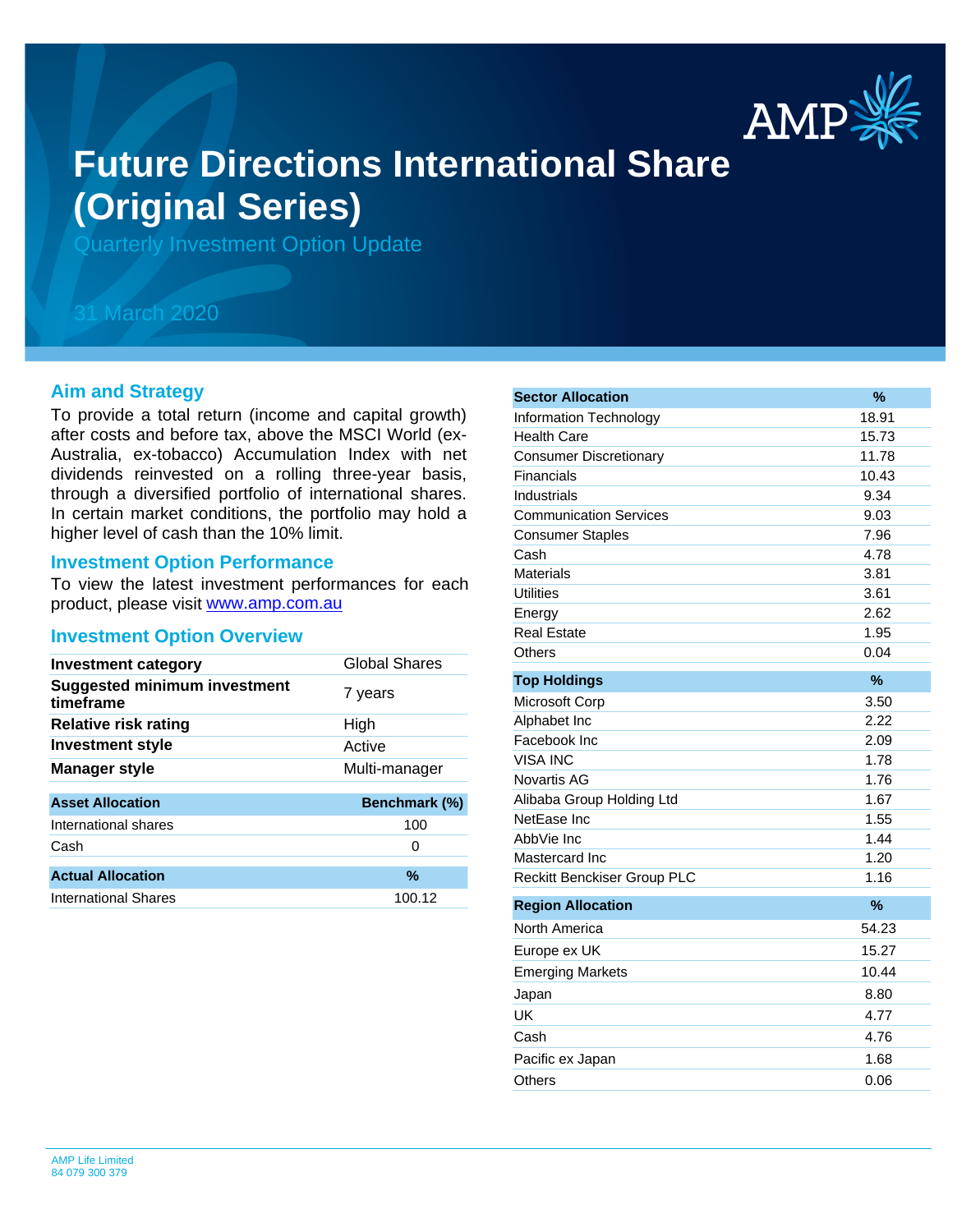### **Fund Performance**

The Fund posted a negative absolute return and performed in line with its benchmark (before fees) in the March quarter. All of the Fund's five underlying managers posted negative returns, with two managers exceeding their benchmarks, led by Magellan and American Century which were standout performers. The Fund continues to outperform its benchmark over the longer term, including over 3 and 5 years, and since inception (annualised). (All returns are before fees.)

Country allocation detracted overall from relative performance during the period, primarily driven by some of the Fund's emerging markets exposure. Within developed markets, an underweight to Canada was the main contributor, whereas the underweight exposure to the US was the primary detractor. The exposures to emerging markets saw the Fund benefit from holdings in particular in China, whereas exposures in Brazil, Russia and South Korea were the main laggards. The Fund's cash position (primarily in US dollars held by Magellan) was a major boost to the relative return during the period, as share markets generally fell sharply.

Sector allocation had a positive impact on relative performance. Underweight exposures to financials and energy contributed most, more than offsetting the negative effect of an underweight to consumer staples which was the main detractor.

Stock selection contributed overall to performance. The largest individual contributors were an overweight position in NetEase and Alibaba Group and having no exposure to Exxon Mobil nor Bank of America Corp.

Chinese online company NetEase (+20%) rose after announcing that it may list on Hong Kong's stock exchange. The company has a history of posting strong operating results, with recent market commentary highlighting the extent to which NetEase has surpassed performance expectations. The company was also a beneficiary of the extensive COVID-19 containment measures. As millions of people are quarantined and told to stay home, many are turning to the internet to work, communicate and for entertainment.

US-based oil giant Exxon Mobil (-32%) fell after the company released results for the December quarter which disappointed investors, while plummeting oil prices later in the period weighed heavily on the sector.

Shares in Bank of America Corp (-30%) suffered along with other US investment banks as the impacts of COVID-19 significantly reduced activity in capital markets and raised concerns about any exposures to energy companies amid the collapse in oil prices.

The largest individual detractors were overweight exposures to XPO Logistics and Apache Corporation, and an underweight exposure to Amazon.com.

US transport company XPO Logistics (-30%) fell sharply as initial enthusiasm for the possible sale or spinoff of one or more of its business units waned against the backdrop of its 2019 financial results which showed decreases in revenue and net income.

Shares in US e-commerce giant Amazon.com (+21%) rallied after reporting earnings for Q4 2019 which were significantly better-than-expected, driven by the rapid growth of the company's cloud computing business.

US-based oil and gas company Apache Corp (-81%) fell heavily alongside other energy companies during the period after a breakdown in OPEC supply limits and a collapse in demand amid the COVID-19 pandemic battered oil markets. The company's share price was exacerbated by a downgrade in its debt rating to junk bond status by Stand & Poor's, which followed the company announcement that its cuts to intended capital spending would see a halt to its Permian Basin drilling.

#### **Market Review**

The March 2020 quarter was one of the worst periods ever for global share markets as the COVID-19 pandemic rapidly escalated fears around the globe. The MSCI World ex Australia index finished the period down by 20.0% (on a total return basis in local currency terms), having briefly reached lows not seen since 2016 before finishing the period with a late rally. Across regions and sectors, few stocks were spared from the falls, as traders continued to sell in favour of cash. Some panic-selling was evident, particularly later in the quarter as fundamentals undoubtedly took a backseat to momentum-trading. In the final week of March, the market was able to recoup some of these losses as the panic-selling dropped off. Price movements in many stocks were further exacerbated by the triggering of stop-losses, as well as some evidence of forced selling from funds in order to meet redemption requests. Emerging markets couldn't escape the sell-off and performed only marginally better than their developedmarket peers.

While some apparent-bargains emerged from the sell-off, assessing the near-term hit to earnings and to what degree markets have priced this in is not easy. Indeed, many companies withdrew their forward guidance. A positive for shares was global stimulus levels promptly reaching unprecedented levels, as a swift, synchronised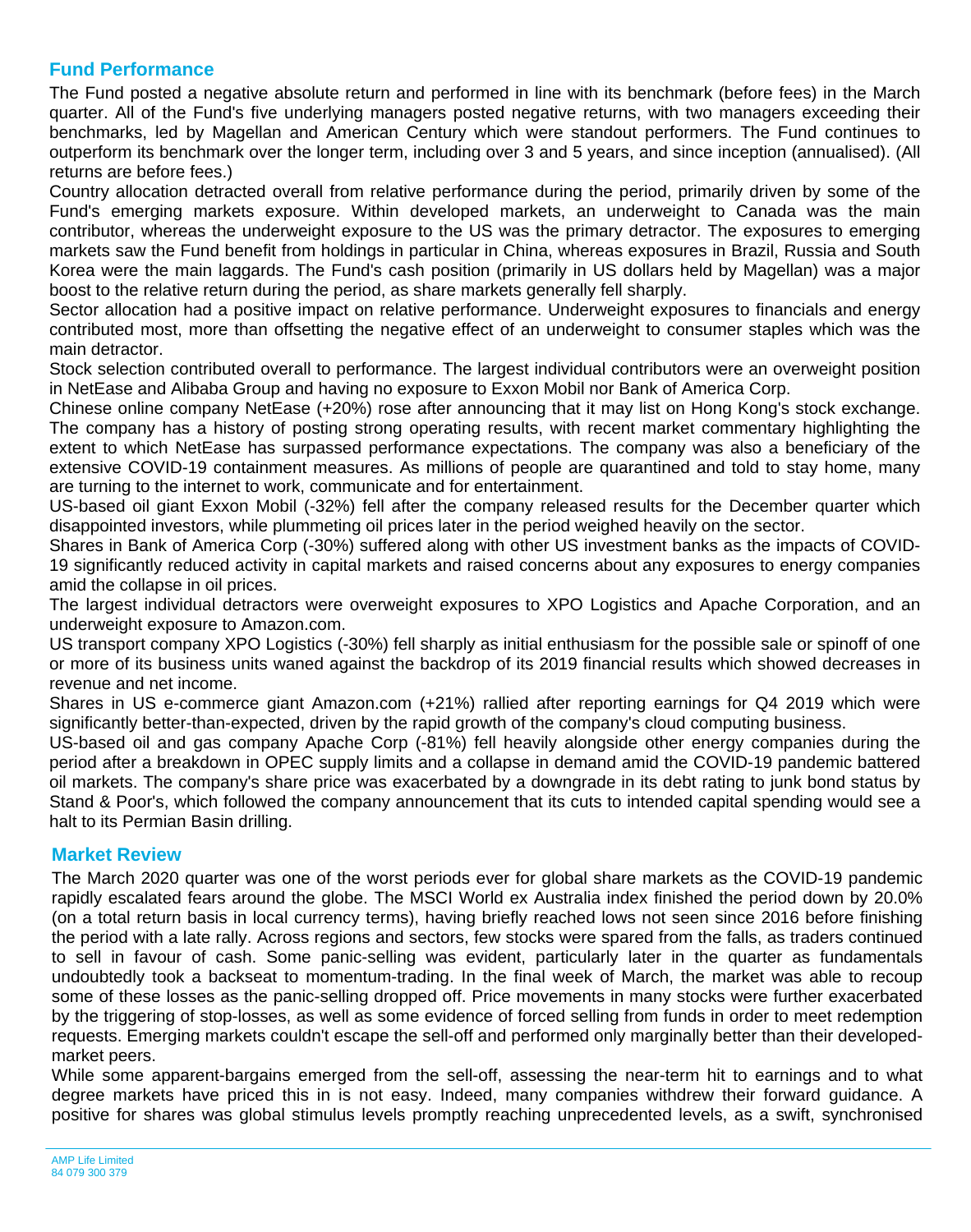policy response was seen around the globe in the forms of monetary easing and enormous amounts of targeted fiscal stimulus.

#### **Outlook**

Global shares now appear to be significantly cheaper after the recent pullback related to the COVID-19 virus and relative to low bond yields, though given the lack of earnings visibility over the near-term, some caution is still warranted. While global economic activity is being sharply impacted due to the virus, we expect this to be transient in nature and likely to rebound at some point. Monetary and fiscal policy are also now heavily supportive, which is likely to continue to aid share markets.